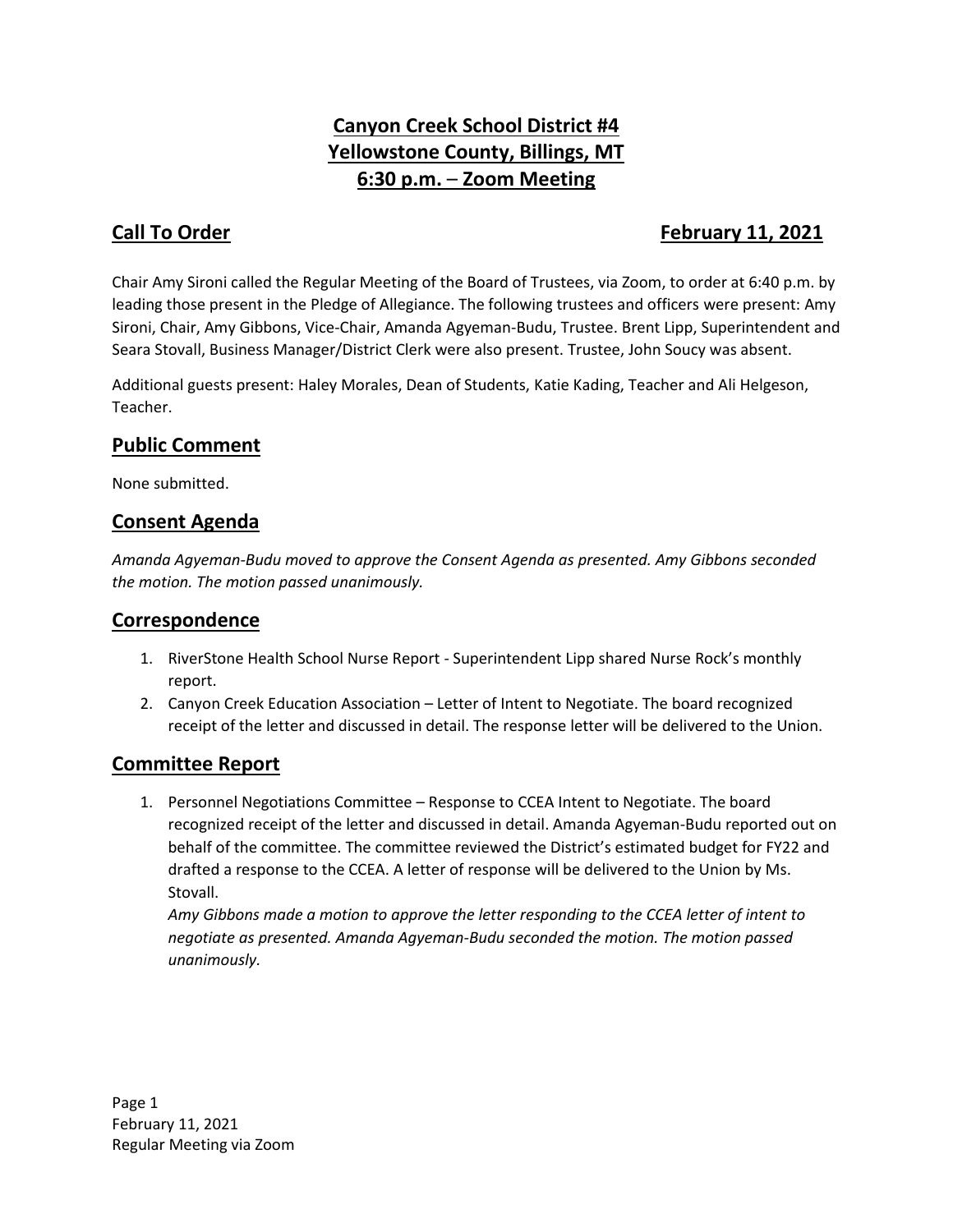## **Administrative Report**

- Superintendent's Report-
	- 1. Maintenance
		- Snow Removal Superintendent Lipp shared that Mr. Ross attempted the property snow removal with the newly purchased tractor. Per that trial run, the level of snow was more than the tractor could handle. There have been internal discussions on whether to utilize a snow removal company to take care of the snow on the parking lots. We will continue to evaluate the most cost effective route.
		- Gym Boiler Superintendent Lipp shared that the gym boiler has been leaking. The leaking has since stopped but the leak is an indicator of an issue to come. There is discussion with the boiler company on estimated costs to replace the system. This may need addressed this summer.
		- Elementary Furnace System Superintendent Lipp shared that we have sought an estimate to replace the furnaces in the elementary wing, which are a total of nine independent furnaces. The ESSER II funds allow for expenditures for improvements or replacements of HVAC systems. The goal is to replace the systems with high efficiency units.
		- Gym Doors Superintendent Lipp shared that the two external gym doors are needing replaced. They are safe to open but the frames have started to fail over the years and the hinges are bending off of the frames. Therefore, the doors are not closing properly. We are working on getting quotes for replacement.
		- Annex Heating Units Superintendent Lipp shared that the independent heating/cooling wall units (two per classroom) in the annex classrooms are needing updated and the last one in storage was utilized as a replacement for a failed unit. He has authorized purchase of two units to have on hand for replacements. The units are approximately \$1,200 per unit.
	- 2. PIR Day Data Analysis of our Winter MAP scores Superintendent Lipp shared that during the upcoming PIR day, February  $22^{nd}$ , time will be spent analyzing the data with staff members to evaluate areas that need improvement and a comparison of data to where students are currently at, compared to the beginning of the school year.
	- 3. Student News
		- Sports Superintendent Lipp shared that we just recently transitioned from boys' basketball (BBB) season to girls' volleyball (GVB) season. The BBB team finished third on the season and showed a lot of growth. The GVB season is starting off on a positive, high-energy note and we are excited!
		- Testing Superintendent Lipp noted that we just finished our local MAP testing. We are watching closely to see if we will have our SBAC testing. There are preliminary discussions that SBAC testing may be waived this year due to Covid. We are awaiting a response from the Office of Public Instruction. As is, testing is set to be completed mid-March. There is a lot of planning that goes into completing the tests from scheduling to accommodations.

Page 2 February 11, 2021 Regular Meeting via Zoom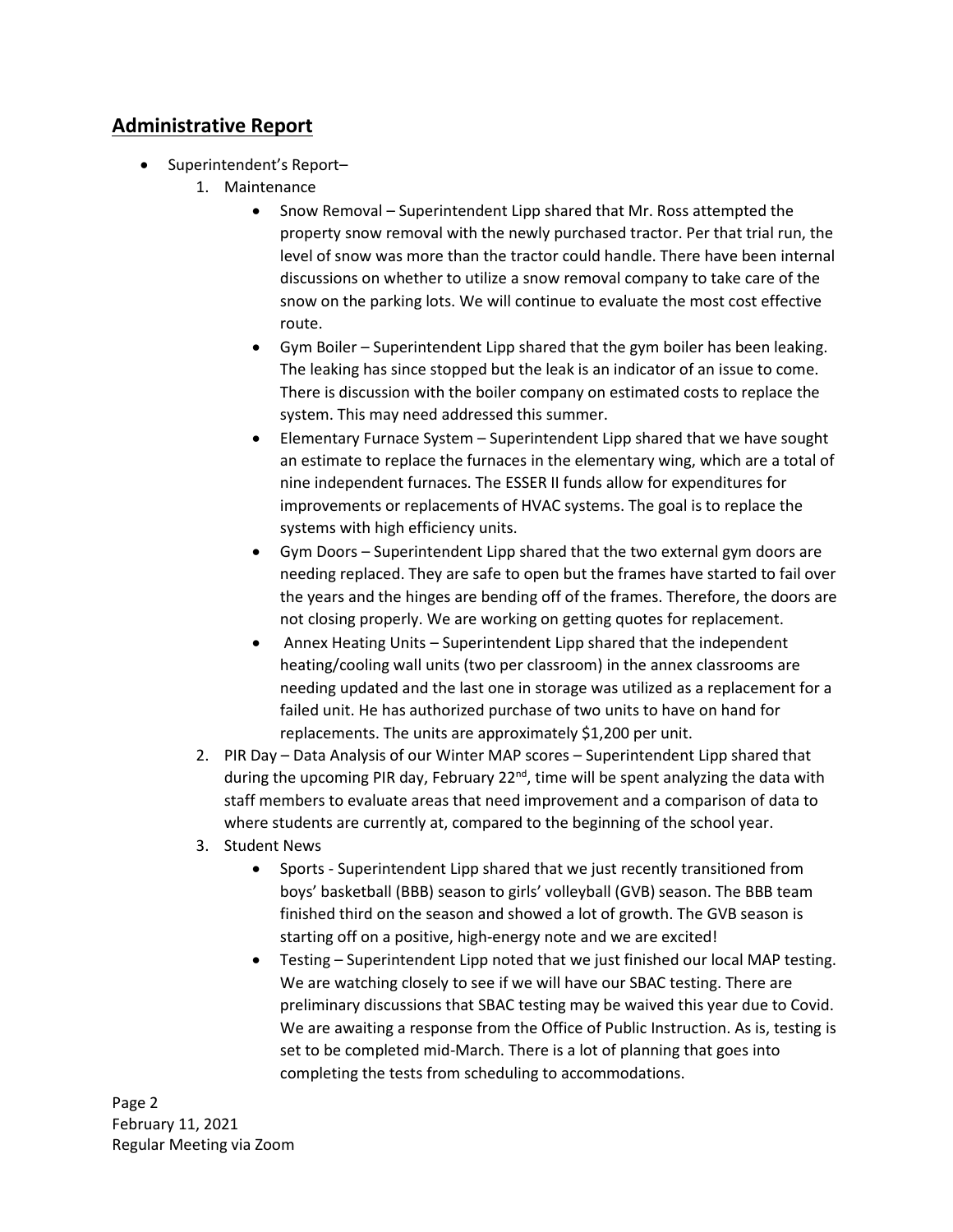- SOS Superintendent Lipp shared SOS is Signs of Suicide and is a program that we adopted. There has been an increase in awareness of mental health issues this school year. The District counselor, Mrs. Tennant is offering online training that parents are offered to participate in. This program helps to identify signs of suicide, developing awareness and helps prepare kids to recognize signs in themselves and their friends.
- Extreme Weather School Closure Superintendent Lipp has received some negative feedback on the school closure. There were serious discussions that took place prior to making that decision. There was collaboration between the District and First Student, the District busing service. One of the biggest factors in making the decision to close was the transportation uncertainty and risk to exposure.
- Dean of Student's Report -
	- 1. Conduct Reports The reports have not been entered into the SWIS system due to Mrs. Morales' workload shifting to SPED. Most reports are disrespect, inappropriate language and bullying. Superintendent Lipp has been handling the majority of disciplinary issues.
	- 2. SPED Mrs. Morales reported that the SPED department is very busy. Most efforts are being spent on lesson planning, IEP's, and meetings.
	- 3. CBEE SPED Co-Op Kindergarten Readiness Program Mrs. Morales reported that there are nine students on the radar. These students will be turning three between now and June. Currently we are a ways out from qualifying students and the impact of needing additional staffing. There is a monthly meeting held between the CBEE Administration and Ms. Stovall to review expenditures and budget status and address any concerns.

#### **Old Business**

- A. SPED Certified Teacher position recruitment status update was given. No current certified applicants. Superintendent Lipp shared that most likely we will not get this position filled.
- B. Open Board Trustee Position recruitment status update was given. No new known individuals of interest. Superintendent Lipp shared that Mr. Kinnett is not interested in joining the board at this time.

#### **New Business**

- A. Finance Committee appointments Discussion was held and the need to form a finance committee was agreed upon. There is a need for engagement in current financial impacts from the legislative session and the impacts to our upcoming budget. Amy Sironi and Amy Gibbons noted that they would not be available for daytime meetings. Amy Sironi appointed Amy Gibbons and Amy Sironi as Finance Committee members.
- C. Out of District Attendance Agreements Discussion was held. Currently there are seventy-six out of district student attendance agreements year to date. The additional three would make our annual total 79 students.

*Amy Gibbons moved to accept the Out of District Attendance Agreements for FY21 as presented.* 

Page 3 February 11, 2021 Regular Meeting via Zoom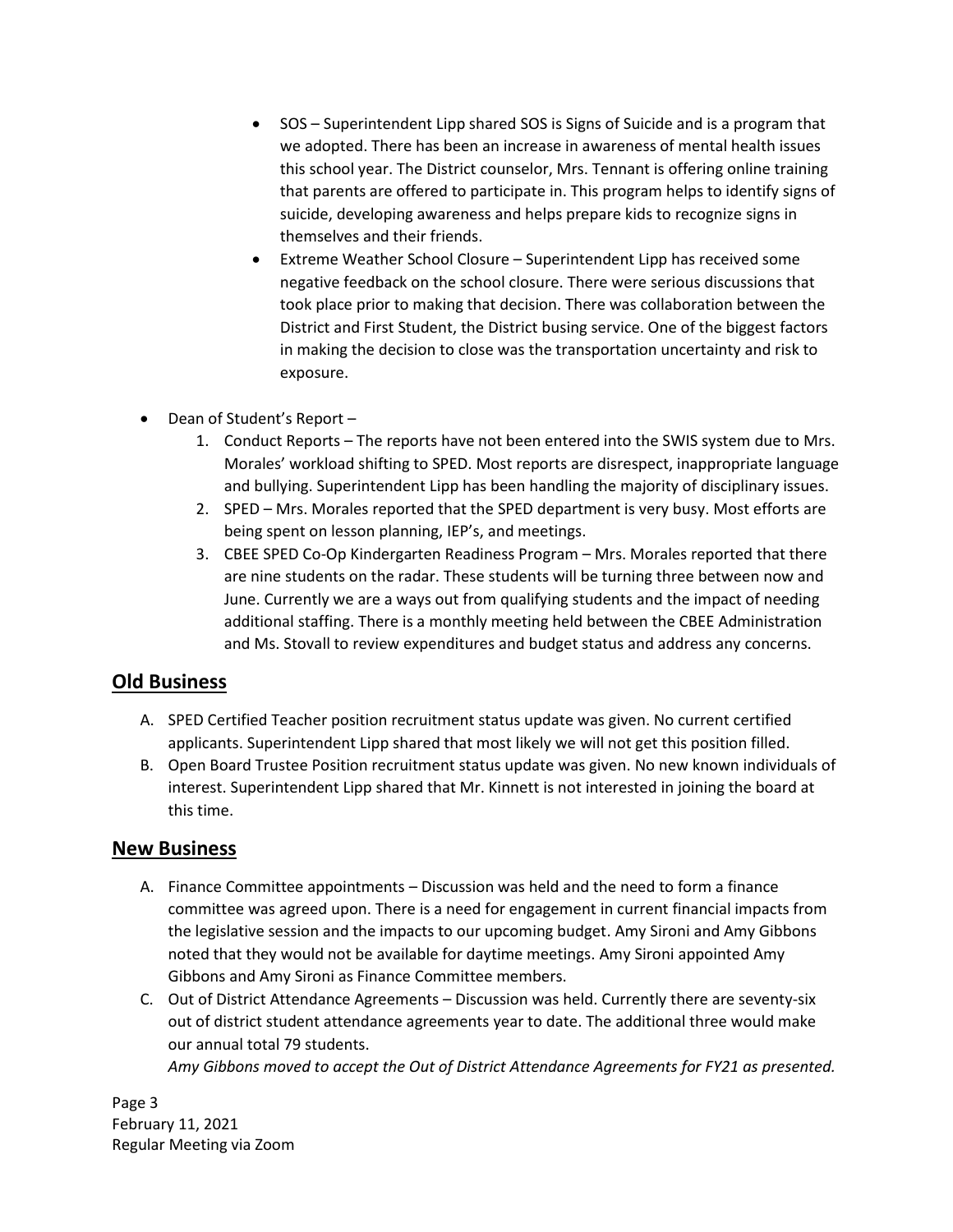*Amanda Agyeman-Budu seconded the motion. The motion passed unanimously.*

B. Outside User Agreement – Canyon Creek Taskforce. Discussion was held. It was noted that Amy Sironi asked to sit out due to the conflict of interest as she is the lead of the Canyon Creek Taskforce. However, due to the need of three votes to make a quorum, Amy Sironi had to participate in the action item. Superintendent Lipp recommended that the facility be opened up for use by the Taskforce. Amy Sironi shared that this is a one-time request to use the facility for one meeting.

*Amanda Agyeman-Budu moved to reassign the approval of Outside User Agreements back to Superintendent Lipp. Amy Gibbons seconded the motion. The motion passed unanimously.* Superintendent Lipp shared that he felt it is in the best interest of the District to allow the Canyon Creek Taskforce to use the facility. It's a great opportunity for Superintendent Lipp and the trustees to reach additional community members and stay aware of what is happening within the community.

C. Covid / School Health Report – Discussion was held. Superintendent Lipp shared that as of today, Governor Gianforte announced that he will be lifting the mask mandate, effective Friday, February 12<sup>th</sup>. MTSBA has shared that schools will be included as one of the protected entities to avoid being held liable for removing a mask mandate in schools. This is an evolving topic and due to the announcement tomorrow, there may be a need to reconvene and discuss further. As of Tuesday of this week, some calls have been received that parents of enrolled students are catching Covid. There is currently a handful of students who are quarantined due to their parents testing positive. There are discussions that there may be a spike in cases coming.

There has been some recent crime activity. On Monday morning, Mr. Ross observed suspicious activity on the Danford Road side of the school. He felt there was maybe intention to do something with his pickup, which is parked on that side of the school. It was reported to the police.

In addition, there was an alarm go off at the school late last Saturday. It was looked into by both Mr. Ross and the police. They checked the building in its entirety and found nothing.

Due to the extreme weather, there has been some small adjustments to the school cohorts to prevent the students from being outside too long during classroom transitions. We have shortened their outside exposure time in their transitions to classrooms.

- D. Enrollment / ANB Update Ms. Stovall presented the spring enrollment count for the school district. The total enrollment for spring count was 252 students K-8. Last year's fall enrollment count was 246 and spring enrollment was 257. The current year ANB versus the 3-year average ANB was shared and it has been confirmed that the FY22 budget will be based off of the current year ANB.
- D. CBEE SPED Co-Op Kindergarten Readiness Status Discussion was held. Superintendent Lipp shared that during the current legislative session there was a bill to provide ANB funding for 3 and 4 year olds. That bill has been tabled and we do not anticipate it being brought back up.
- E. Legislative Update Superintendent Lipp gave a summary of updates on the status of the Legislative session and bills that are being watched closely due to their potential impact on

Page 4 February 11, 2021 Regular Meeting via Zoom